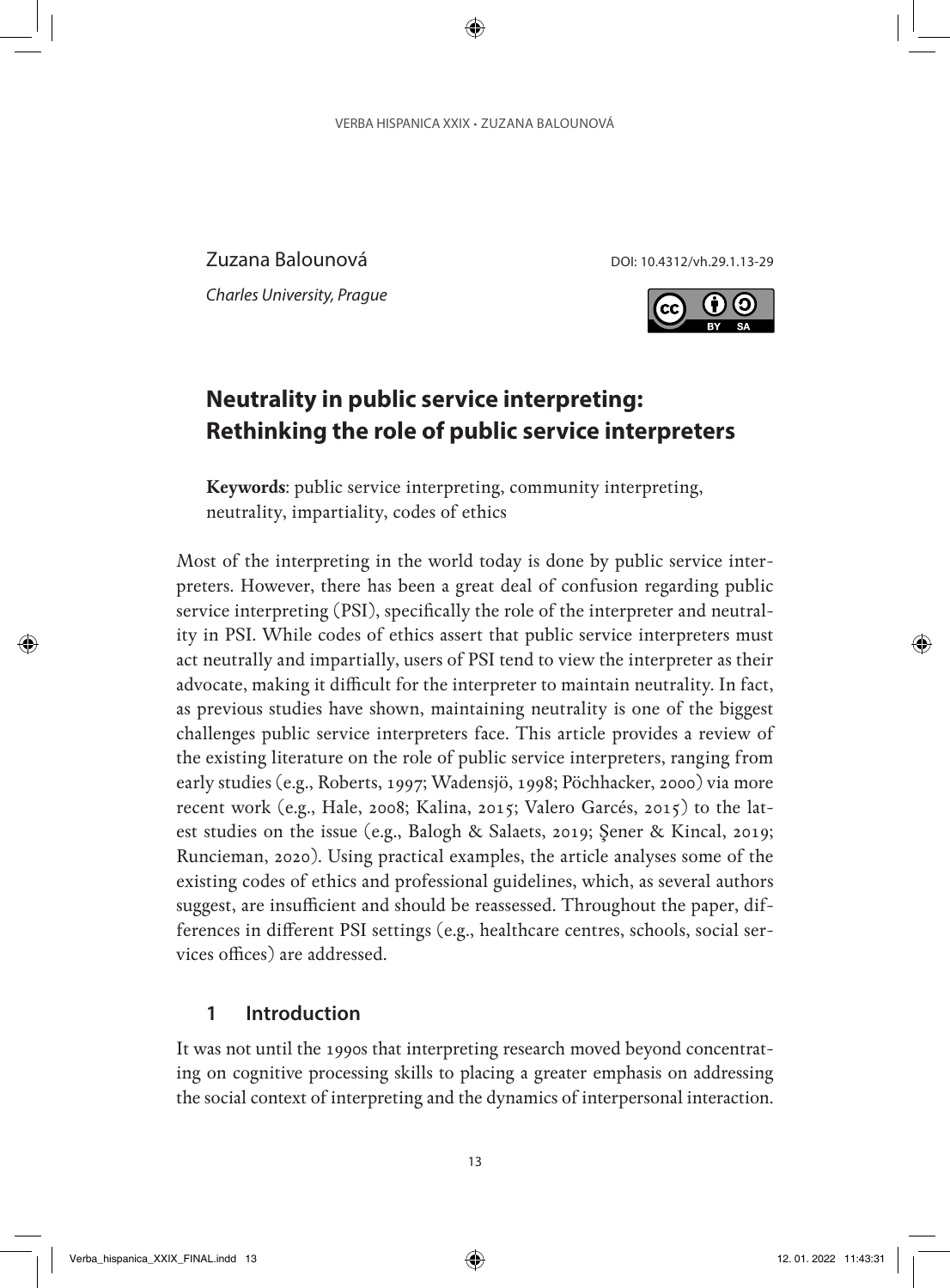The growing interest in public service interpreting (PSI) led to the *First International Conference on Interpreting in Legal, Health, and Social Service Settings* held in 1995 in Canada, which evolved into a series of conferences. Since then, many studies examining, at least in part, neutrality in PSI have been published, some of them will be discussed further in this article. The rise of interest in PSI among researchers is not surprising since, as Bill Moody (2011: 38) points out, public service interpreters do most of the interpreting in the world today.

PSI usually takes place in an asymmetrical setting between three participants: an expert member of a national majority (e.g., official, health professional, teacher), a member of a national minority, and an interpreter. The participants tend to be in a different position, and the interpreter, who is the only person who speaks all languages used in the interaction, ends up taking a certain responsibility for the course of the interaction. Additionally, both communication parties, that is the expert representing the powerful side and the member of a national minority, expect the public service interpreter to be their advocate. These expectations stem from the lack of knowledge of the interpreting profession, let alone the existence of codes of ethics for public service interpreters. The client especially tends to perceive the interpreter, who may be the only member of the society whom the client understands, as an advocate, friend, or an ally. In such a situation, it may be difficult for the interpreter to maintain neutrality.

In fact, maintaining neutrality can be the greatest challenge that public service interpreters face (Valero Garcés, 2015: 91), not only because of users' expectations, but also because of the nature of interpreting in public service settings. These settings may be emotionally exhausting and stressful for clients as well as for interpreters, who may find it difficult to separate themselves from the grief of those they interpret for: «The hardest thing is not being able to help them in their lives. People are hungry and I have a computer, an apartment…» (Valero Garcés, 2015: 93).

# **2 The terminology issue**

Scholars of interpreting (Hale, 2008; Moody, 2011; Kalina 2015) regard as problematic the different levels of development of the profession across the world, as such a situation, among other things, leads to different users' expectations that vary from one country to another. While in some countries (such as Australia, Canada, Norway, and Sweden) public service interpreters are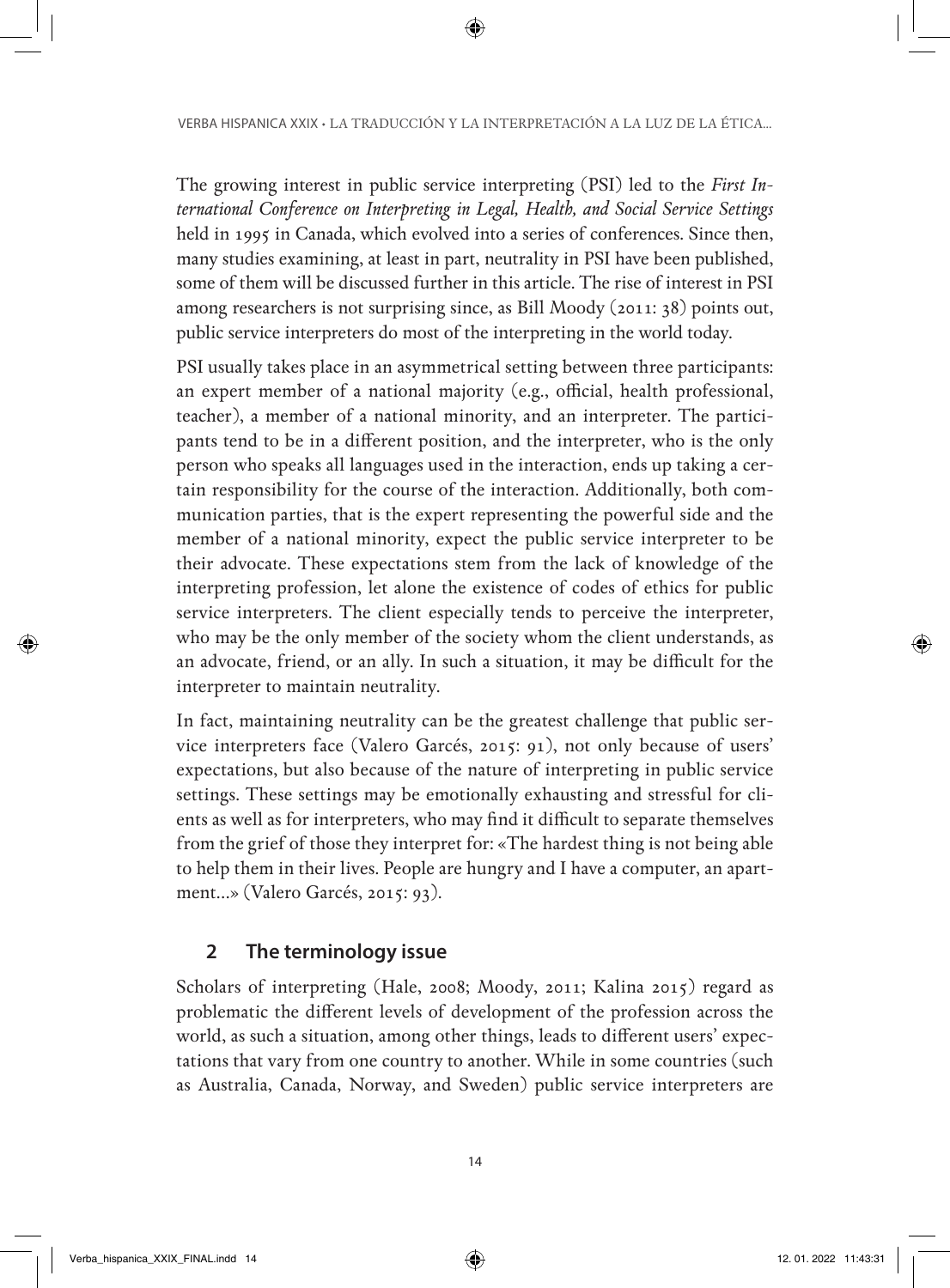being awarded a special accreditation or certification, in other countries there is a lack of regulation and uniform professional accreditation, and not all public service interpreters are sufficiently trained.<sup>1</sup> As a result, in these places PSI continues to be considered as unprofessional or ad hoc in nature, which is closely linked to poor remuneration and academic prestige of the profession (Runcieman, 2020: 1).

Another issue arising from the different levels of development of the PSI profession is the inconsistency of terminology. There is a great deal of confusion between the terms used to discuss the name of the profession.<sup>2</sup> Besides the term *Public Service Interpreting*, other terms including *Community Interpreting*, *Dialogue Interpreting* and *Liaison Interpreting* are often used.3 In Canada, interpreters working in public service settings are also referred to as *Cultural Interpreters* (Garber, 2000: 12).4

However, the terminology is just the beginning as there is no consensus on where PSI takes place exactly, if it is in a legal setting, or not. Again, the reason for this inconsistency is the different level of development of the interpreting profession, particularly the difference in the development of PSI and legal interpreting. While in some countries a special accreditation or certification is being awarded to both public service interpreters and legal interpreters, in some countries they are only being awarded to the latter.<sup>5</sup> Given that this is the case in the Czech Republic, the present article approaches public service interpreting

<sup>1</sup> This has been the case in the Czech Republic, the author's country of origin, which is therefore the starting point of the discussion.

<sup>2</sup> Variances in terminology also apply to legal interpreting; the terms of *Legal Interpreter*, *Court Interpreter*, and *Sworn Interpreter* are all used to describe professionals interpreting in legal settings.

<sup>3</sup> However, none of these adjectives add much to the general public's understanding of what the interpreter does (Garber, 2000: 12). Moreover, as Nathan Garber argues, some of them are not only confusing, they may be degrading the importance of the profession: «But for many, […] the label 'community interpreter' identifies someone who is less than a qualified interpreter» (2000: 11).

<sup>4</sup> That being said, all of these terms have one objective in common, to allow everyone to access basic services and communicate with service providers (Runcieman, 2020: 4).

<sup>5</sup> In the Czech Republic candidates for certification in legal interpreting must fulfil many requirements that include, among other things, a university degree, a certificate of a supplementary legal course, and at least five years of experience in the translation/interpreting sector. After having acquired the certification, court interpreters must act in accordance with Act No 354/2019 Coll., on Court Interpreters and Translators. Also, there is the Chamber of Court Appointed Interpreters and Translators of the Czech Republic (KST ČR), an organisation representing court interpreters, which has published its own code of ethics. The code is binding for those court appointed interpreters and translators who are members of the Chamber.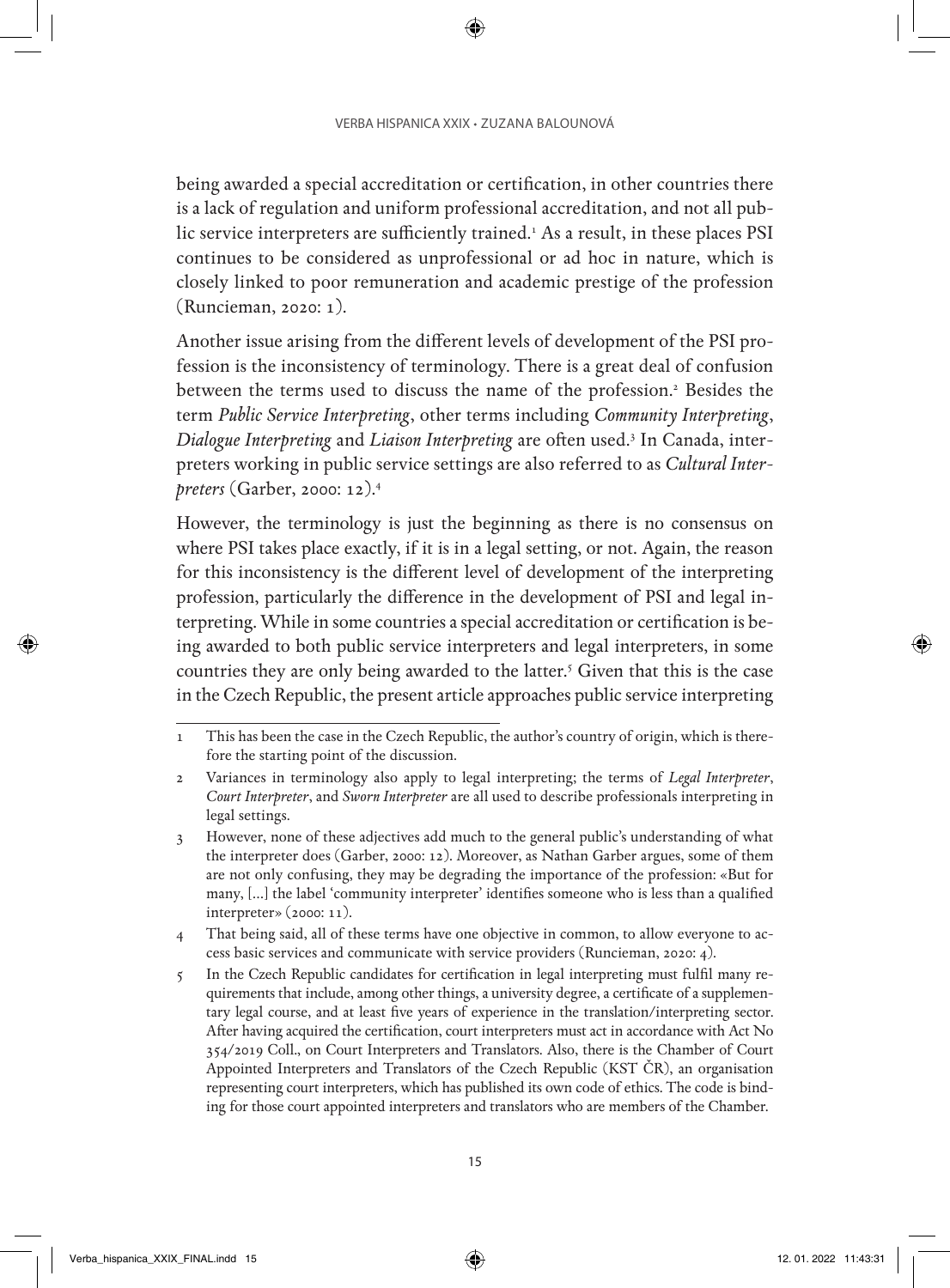(interpreting in hospitals, schools, social services, benefits offices, etc.) and legal interpreting (interpreting in court, police stations, etc.) separately.

Finally, for the purpose of the present article I find it important to address the inconsistency in the usage of the terms *neutrality* and *impartiality*. While dictionaries (Merriam-Webster, Macmillan, Collins) consider *neutrality* and *impartiality* as nearly synonymous, neither the literature on interpreting nor the codes of ethics use these terms identically. In interpreting, *neutrality* is regarded as more complex since it covers not only whether the interpreter is impartial or identifies more as an advocate for one of the participants, but also the extent to which the interpreter actively interferes in the communication process.

Though some authors use both terms without distinction, others such as Pekka Snellman (2016: 266) clearly distinguish between them. Snellman, who has carried out a number of studies on military interpreting, believes that in a civilian context, *impartiality* – that is the ability to remain *non-loyal* to any client – is a more fitting term for neutrality.6 Conversely, some authors find the notion of *loyalty* to be closely linked to the interpreting profession. Katalin Balogh and Heidi Salaets (2015: 206) speak about the *double loyalty* of the interpreter, who, as a person in the middle, is situated between two communicating parties, between two loyalties.

# **3 Neutrality and codes of ethics**

On the following pages, some of the recommendations and requirements on neutrality in PSI will be provided. Cecilia Wadensjö (2004: 119) summarises the most common principles to which the public service interpreter shall adhere to prior, during, and after the assignment as follows: the interpreter should not accept the assignment if there is any real or apparent conflict of interest,7 for example, close relationship with one of the parties<sup>8</sup>; during the assignment, the interpreter shall adopt a neutral and detached position and refrain from bias towards any communication party; and, finally, after the assignment, the interpreter must observe strict confidentiality and cannot provide any information found during the assignment to outside parties.

<sup>6</sup> It is important for military interpreters to be trusted by their fellow servicemen; therefore, in a military context, the term *impartiality* is inadequate as, within the sphere of influence of a military culture, trust is founded upon *loyalty*, or *non-neutrality* (Snellman, 2016: 266).

<sup>7</sup> Where conflict of interest is found only during the assignment, not prior to it, the interpreter shall inform all other parties thereof.

<sup>8</sup> This applies especially to interpreting in a legal setting (Wadensjö, 1998: 58).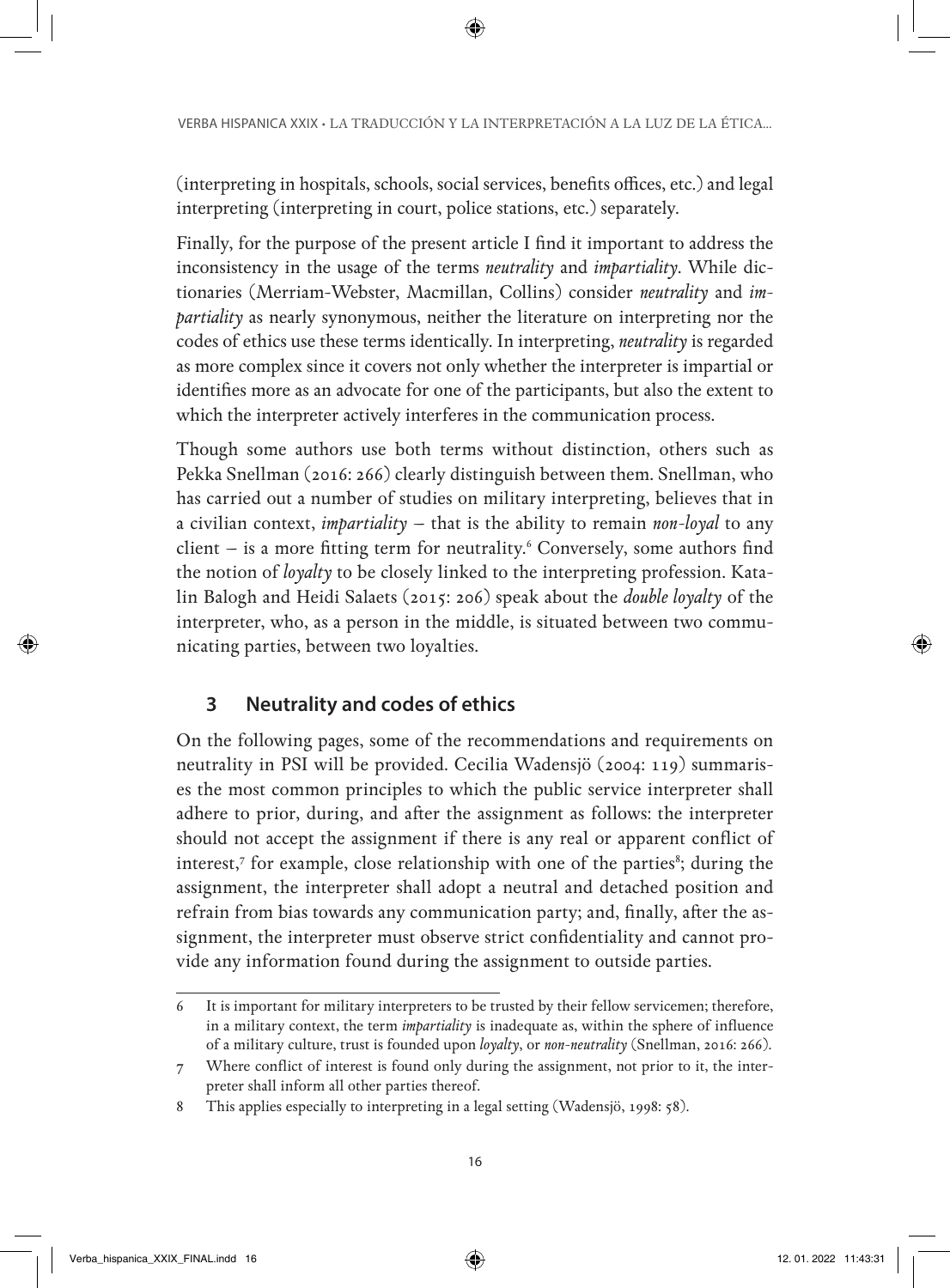As for the requirement of adopting a neutral stance, the code of ethics for public service interpreters published by META, 0.p.s.,<sup>9</sup> the Association for Opportunities of Young Migrants, based in the Czech Republic, establishes that:

The public service interpreter is an impartial participant in the communication process, which is why he/she does not work for close relatives, express their own political opinions or religious beliefs, show personal likes or dislikes for the client nor for the client's communication partner, give their own opinion on the issue, or provide any advice on how to solve the problem at hand.<sup>10</sup>

Apart from the principle of impartiality, the code analyses other aspects, such as confidentiality, which the interpreter must maintain in all circumstances, unless the confidentiality should be contrary to general binding legislation. Such a situation is illustrated in *Ethics and Standards for The Community Interpreter®: An International Training Tool*, a publication aimed at educating and training public service interpreters:

When interpreting for a young man in detention who was mistreated by a police officer, Zere [the interpreter] did not show his anger or allow any personal feelings to influence his interpreting. (He did consider however reporting the incident once the interpreted session was over.) (García-Beyaert, Bancroft, Allen, Carriero-Contreras, & Socarrás-Estrada, 2015: 16)

The purpose of the above example was to illustrate that even though interpreters do not agree with what is being said by the speaker, they should let their tone of voice, body language, and behaviour reflect the feelings of the speaker, not of themselves. Nevertheless, the example also illustrates the circumstances under which the interpreter can disregard the principle of confidentiality.<sup>11</sup>

<sup>9</sup> META is a non-governmental, non-profit association aimed at supporting the integration of foreigners in the Czech Republic. Its code of ethics for public service interpreters has been adopted by the Czech Union of Interpreters and Translators (JTP). However, the code is in no way binding as there is no Czech organisation exclusively representing public service interpreters.

<sup>10</sup> All translations by the author unless otherwise noted.

<sup>11</sup> For the context of healthcare interpreting, the professional guidelines of the California Healthcare Interpreters Association (CHIA) describe another circumstance under which the interpreter may find it important to disregard the principle of confidentiality. In some cases, patients may share with the interpreter (without the presence of a healthcare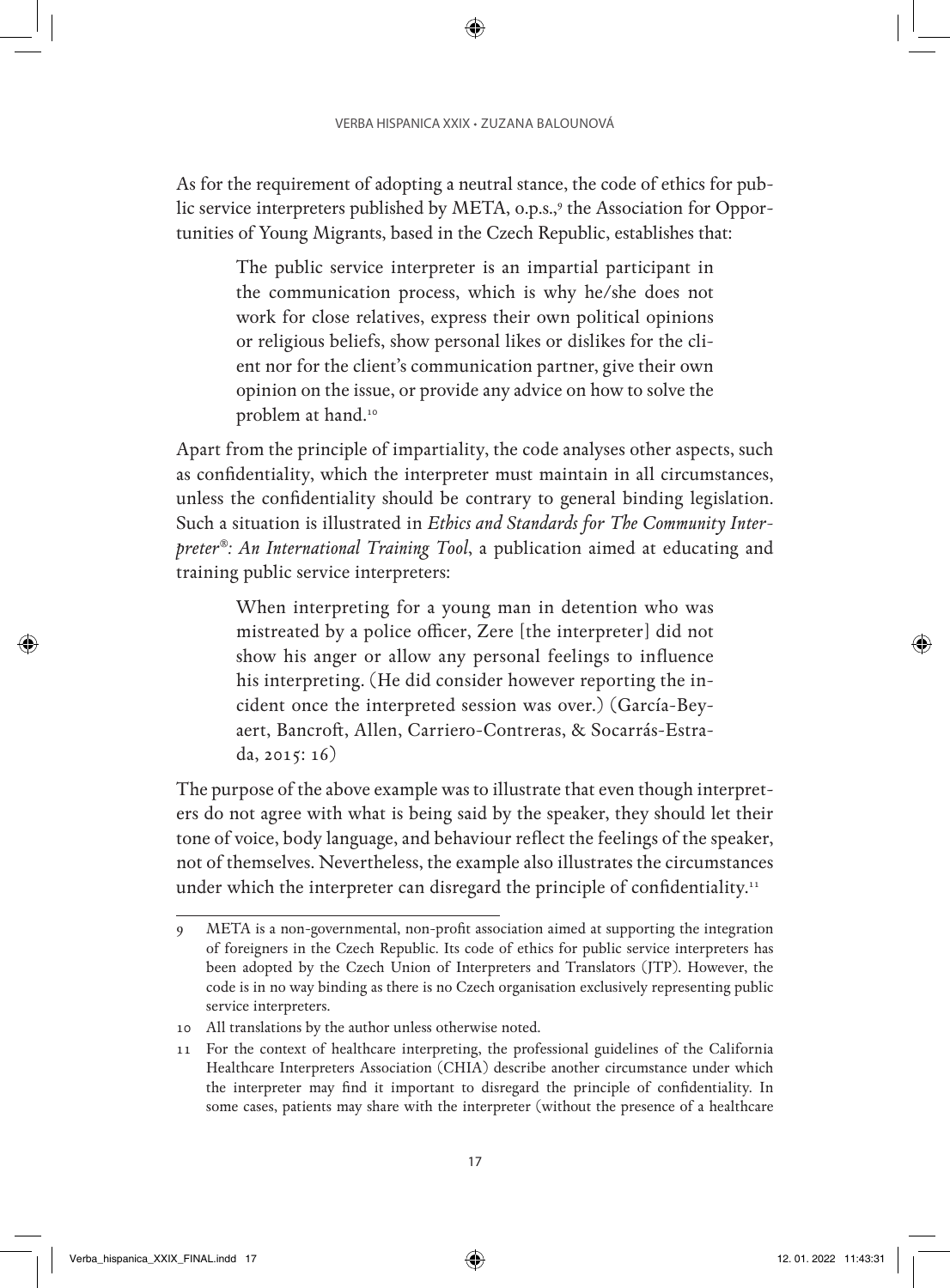Some codes of ethics also outline specific reasons for which the interpreter may consider declining the assignment. For example, the code of ethics for healthcare interpreters published by The National Council on Interpreting in Health Care (NCIHC), based in the United States, mentions that:

If they [interpreters] are unable to enact their role in accordance with this ethical principle [the principle of fidelity], then interpreters should make this known to the parties and withdraw from the assignment. (The National Council on Interpreting in Health Care [NCIHC], 2004: 13)

Where the communication situation contradicts the interpreter's values, it can be difficult for the interpreter to remain impartial, as demonstrated by the following statement:

Two times I was on the verge of rejecting the interpreting assignment. One time because it had to do with abortion and I am against abortion due to moral and religious norms. The second time it was about a marriage of convenience. During both interpretations I felt very uncomfortable and I don't plan on accepting these kinds of interpreting assignments in the future. (Svakova, 2011; as cited in Valero Garcés, 2015: 95)

Although best practice in PSI is based on a few general rules applicable to virtually all PSI settings, as discussed below, the choice of the interpreter's behaviour is mainly determined by the setting in which the communication takes place (Kalina, 2015: 81). Therefore, some scholars of interpreting (e.g., Kalina, 2015) and PSI professionals call for codes of ethics to be adapted to specific settings as is the case of ethical guidelines for interpreters working in the healthcare and legal setting. Interpreters who work in the educational setting, on the other hand, must borrow the ethics resources developed for healthcare or legal interpreters (Abarca & Allen, 2019).

provider) some health-related information. When patients do not want such information to be shared with the healthcare provider, interpreters, who are unable to estimate whether such information could be critical for the patient's health, must decide whether to remain silent or disregard the principle of confidentiality. Both these decisions imply certain consequences. If the interpreter remains silent, there could be an impact on the patient's health and well-being. However, if the interpreter decides to reveal the information, the level of trust between the interpreter and the patient could be affected.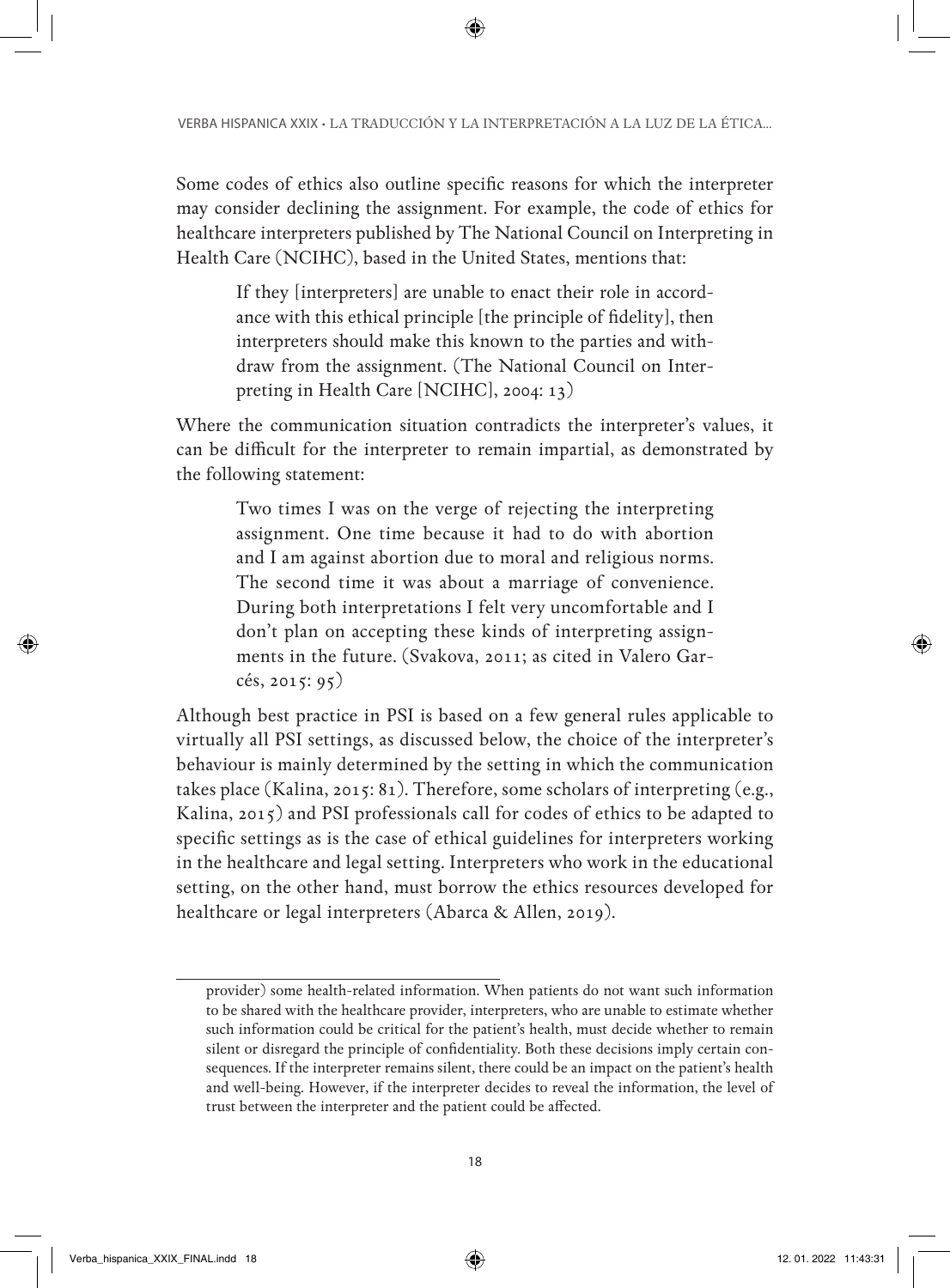### **4 The role of public service interpreters**

The issue of neutrality in PSI is closely linked to the role of the interpreter, in other words, to what the interpreter is expected to do in addition to the source-to-target transfer. As stated in the introduction, in some countries there is a lack of regulation for public service interpreters, which ties in with the fact that not all public service interpreters are sufficiently trained. As Sylvia Kalina (2015: 79) suggests, while trained interpreters generally share the understanding that they should interpret as accurately and impartially as is humanly possible, untrained interpreters are not consistent about their role and may often regard themselves as cultural mediators who assist and help their relatives, friends, or compatriots. However, as Roda P. Roberts claims: «[…] it is, in fact, difficult to be a helpmate to and even an advocate of those not speaking the language of the country and still to retain the objectivity and impartiality required to interpret well» (1997: 21).

If we displayed the roles that have been described in connection with interpreting on a spectrum, at one extreme there would be an interpreter interpreting literally word-for-word. This idea of an interpreter who merely acts as an invisible language conduit has been rejected by scholars (Wadensjö, 1998, 2004; Angelleli, 2004; Pöllabauer, 2004). As Wadensjö (2004: 106) notes, public service interpreters are almost always performing two simultaneous tasks at once: apart from procuring the source-to-target transfer, they coordinate other participants' discussion. The reason for this is that the interpreter seeks to promote first and foremost mutual understanding between the communication parties; to put it another way, the interpreter cannot perform his/her work without considering all communication parties' communicative goals. Therefore, the question is not *if*, but *how* interpreters affect the development or even the outcome of the communication, however misunderstood this concept still might be by many.

On the other side of the spectrum there would be an advocate for either the powerless participant (the client) or the powerful participant (the service provider).<sup>12</sup> In the past, scholars of interpreting (Laster & Taylor, 1994; Barsky, 1996) argued for interpreters to adopt the role of the advocate for the

<sup>12</sup> These are two of the five roles as adopted by court interpreters and described by Sandra Hale (2008: 102). The model, which is fully applicable to PSI as well, also includes the role of the interpreter who becomes the only powerful participant, or the *gatekeeper*, the role of the interpreter who ensures the effectiveness of the communication, or the *filter*, and the faithful renderer of the original utterances. For the context of court interpreting, Hale considers the role of the faithful renderer to be the only adequate role.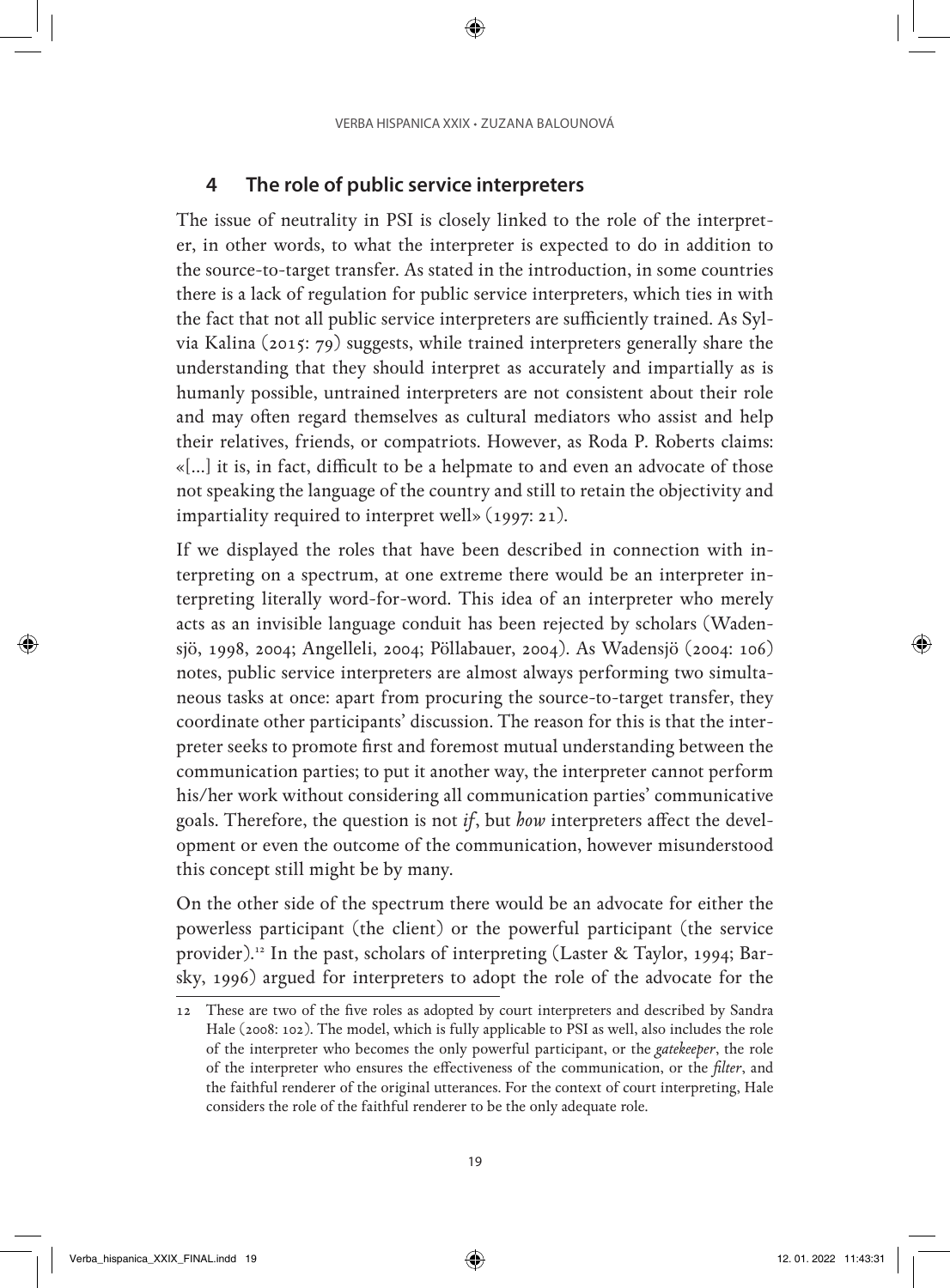powerless participant, who is, as opposed to the powerful participant who speaks the majority language, at a disadvantage. Over the years, this role has been abandoned. Today, the only public service setting for which researchers accept, without too many reservations, this role, is the healthcare setting, where all participants' priority is the patient's well-being. Considering this fact, I would like to look briefly at both positive and negative consequences of the role of the advocate for the powerless participant. Referring to the views of Hale (2008: 101), it is precisely the consequences of each role that the interpreter needs to consider before adopting a certain role and that should therefore be, unlike personal opinions and preferences, in the centre of future research on public service interpreting.

The role of the advocate for the client can be seen as controversial because there is a risk that the interpreter, in seeking to help the client, unknowingly harms the client's case. This is because the interpreter does not interpret the client's utterances accurately, but in such a way as to make them sound more coherent, more logical, more credible, and, in some cases, less aggressive. To that end, the interpreter may omit some of the utterances that he/she finds irrelevant (Hale, 2008: 103); in other words, rather than interpret the client's utterances accurately, the interpreter speaks on the client's behalf. However, if the interpreter, who probably lacks expertise in the medical, social work, or another field, decides to omit some of the client's utterances, he/she may very well omit an utterance that the service provider would find relevant (for the diagnosis, granting of asylum, etc.). What's more, if the interpreter sides with one of the participants, the other participant may find him/her less trustworthy.

Another problem described by Hale (2008: 106) in connection with the role of the advocate for the powerless participant is that by adopting this role, the interpreter assumes that the client is right, truthful, and discriminated against by the powerful institution. More specifically, if the interpreter in an asylum hearing adopts this role, he/she assumes that all asylum seekers are honest – this assumption is not his/her's to make. Moreover, as stated by Miguel Ángel González Reyes, the coordinator of the interpreting services in the Canary Islands, in an interview with Carmen Valero Garcés (2003: 288), there are cases where asylum seekers take advantage of the interpreting service without actually needing it. When asked whether the interpreter should help the asylum seeker, González Reyes answered:

No, because often the applicants try to deceive the interpreter. For example, there are cases where immigrants understand and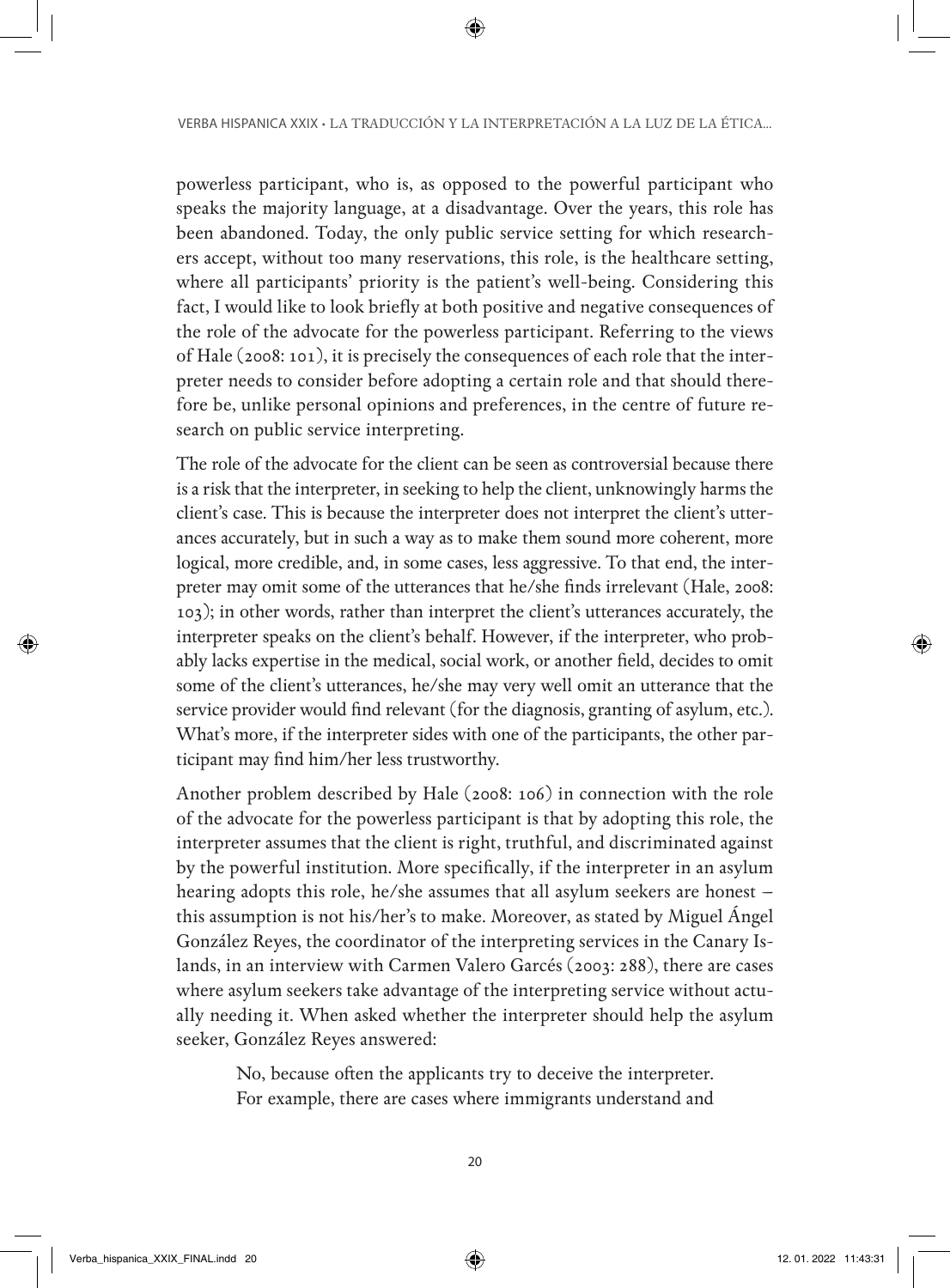speak Spanish fluently, but ask for the interpreter in order to gain time to prepare their answer. (Valero Garcés, 2003: 290)

Erich Prunč and Robin Setton (2015: 275), on the other hand, argue that neutrality to all participants may be overridden by a higher moral obligation to compensate for imbalances. The interpreter can achieve this by adapting a lawyer's utterances for an illiterate asylum applicant or a doctor's for a patient.

As stated above, the healthcare setting is the only setting for which the role of the advocate for the powerless participant is acceptable by many. The code of ethics for healthcare interpreters published by NCIHC establishes that:

When the patient's health, well-being, or dignity is at risk, the interpreter may be justified in acting as an advocate. (NCIHC, 2004: 3)

The same approach has been expressed by the California Healthcare Interpreters Association (CHIA) in the organization's professional standards (2002: 14). In addition to that, CHIA's standards address the complexities and possible consequences of this role and urge that the role of a patient advocate remain an optional role for healthcare interpreters.

Although researchers expect untrained interpreters to regard themselves as advocates for the powerless participant (often their relative, a friend, or a compatriot in need), Olcay Şener and Şeyda Kincal (2019) illustrate a completely different situation in Turkey, where unqualified healthcare interpreters who work in private hospitals act as advocates for the hospital, that is for the powerful participant. One of the interpreters interviewed said that, for the purposes of the hospital's financial profit, he is expected to help persuade the patient to undergo further examinations or stay longer at the hospital, even though the patient's condition does not require it. The authors also observed situations where the interpreter did not interpret the patient's questions or did not initially interpret an important document that the patient was supposed to sign (Şener & Kincal, 2019: 212). It should be noted that by omitting such an information, the interpreters violated the ethical principles of accuracy and completeness.

### **5 Users' expectations**

Neutrality and the role of the interpreter in PSI are closely linked to the issue of expectations that participants in interpreted encounters have. Participants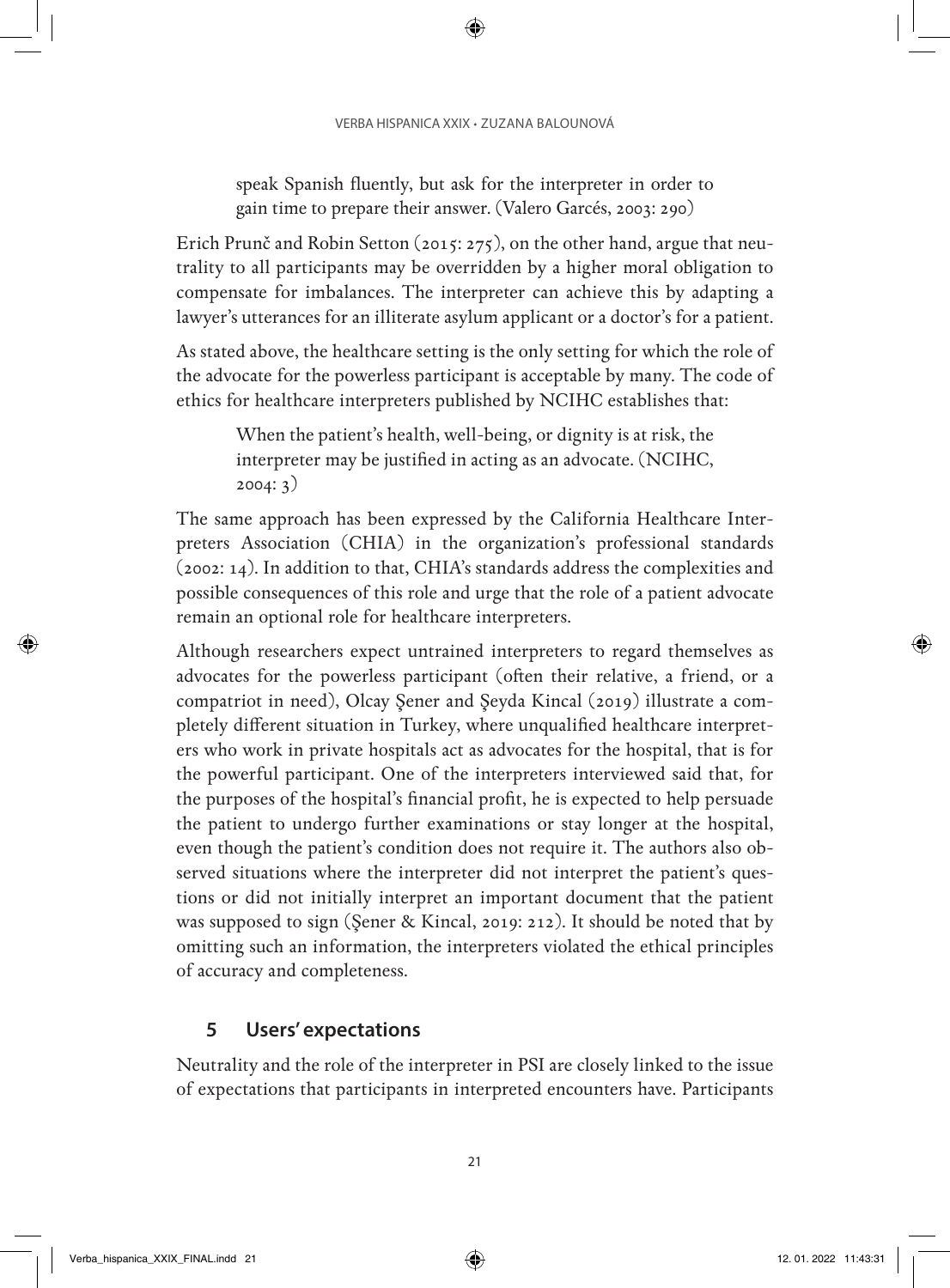are often unfamiliar with what to expect from the interpreter and their expectations regarding the interpreting are often contradictory, as found by Şeyda Eraslan (2008). Although Eraslan's research tackles the issue of conference interpreting users' expectations, the results may be equally applicable to PSI, where users are known to have highly heterogenous expectations as well. Eraslan's research suggests that though conference interpreting users expect interpreters to be neutral, uninvolved in the communication process and as faithful to the original as possible, they also expect interpreters to act as a mediator and remove any misunderstandings caused by cultural or other differences (Eraslan, 2008: 20).

Focusing on interpreting in the healthcare setting, Kalina describes how users' expectations may differ within a specific group of users: while some medical experts expect the interpreter to render the original in such a way that is understandable for the patient and to clarify the patient's behaviour, others may consider this conduct as intrusive (Kalina, 2015: 79). Likewise, the clients expect the interpreter to explain to them those majority language speaker's utterances they did not comprehend; only then do clients find the interpreting, which helped them solve the problem at hand, satisfactory (Diabová (ed.), 2014: 4).

One of the first studies aimed at mapping the users' expectations in the public service setting was presented at the 1998 second Critical Link conference by Franz Pöchhacker (2000). In order to analyse what the users expect the interpreter to do in addition to the source-to-target transfer and how interpreters perceive their own role, Pöchhacker gathered data from 629 respondents consisting of doctors, medical personnel, therapists, social workers, and interpreters (both spoken and sign language interpreters). The results have shown that more than eighty percent of users welcome if the interpreter simplifies or explains technical language for the client and that more than seventy percent also welcome if the interpreter summarizes the client's clumsy long utterances.13 Coincidently, the interpreters surveyed also see all these tasks as part of their role. If both users and interpreters share similar views on what

<sup>13</sup> For the purposes of comparison, I would like to comment on a study conducted by Salaets and Balogh (2019) among legal interpreters, lawyers, police officers, psychologists, and child support workers. The study focused on legal interpreter-mediated interviews with minors. The results have shown that many respondents expect the court interpreter to explain technical terminology or adapt the language for the child. However, Salaets and Balogh argue that by doing that the interpreter would violate the ethical principle of impartiality and neutrality (Salaets & Balogh, 2019: 29).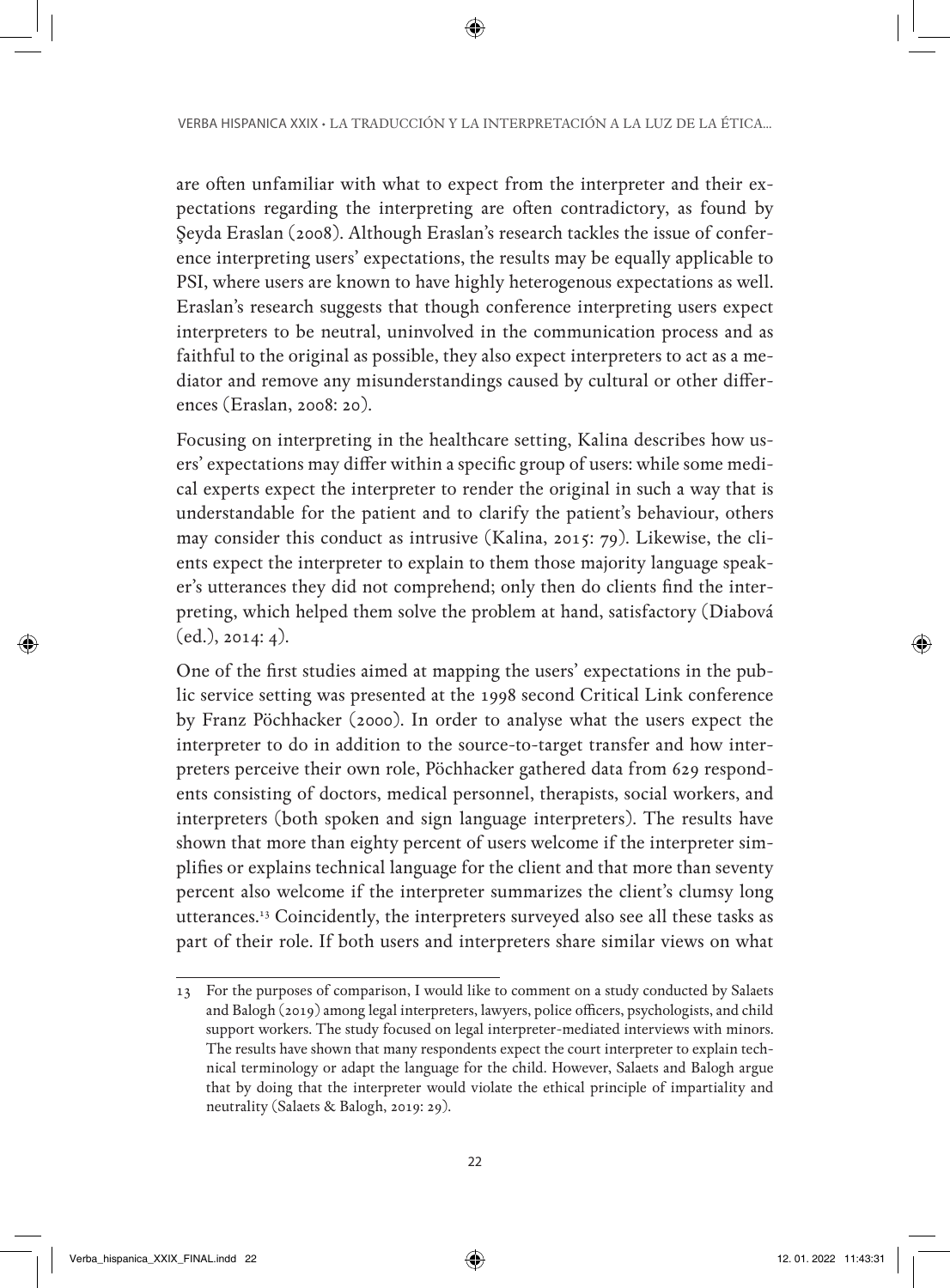the role of the interpreter should consist of, it can be considered as a prerequisite for successful cooperation and hence communication. Regarding the comparison across the user groups, the study has shown that social workers are the most favourable to an interpreter's active involvement in the communication process.

Adopting a similar approach, Jiřina Holkupová (2010) conducted a study among 224 interpreters and 305 representatives of the organizations based in the Czech Republic. Like Pöchhacker, Holkupová (2010: 102) found that users and interpreters more or less agree on what tasks interpreters should perform. However, she found that both groups have rather divergent views on the interpreter's impartiality with half of the users in favour of the interpreter adopting the role of an advocate for the powerful participant, that is the service provider, and more than two thirds of the interpreters against it. Similarly, Kateřina Vávrová, who has studied interpreting in the educational setting, observed that while teachers agree that the interpreter acted as an active participant in the communication process in order to improve the efficiency of the communication, they also believe that the interpreter should act as an advocate for the school rather than an advocate for the client. The interpreters interviewed take the opposite view (Vávrová, 2015: 84).

Several authors argue that this inconsistency is due to the lack of knowledge of the PSI profession among the general public. There are different projects aimed at raising public awareness of the profession. To give one example, in 2014 META, o.p.s. published a brochure *Komunitní tlumočníci ve víru integrace* [Public Service Interpreters in the Midst of Integration], which includes a chapter on how to work effectively with an interpreter. The chapter states, among other things:

Respect the independence and impartiality of the interpreter since these are the principles of his/her work. Requesting the interpreter's opinion on whether the client is lying or telling the truth is inappropriate. (META, o.p.s., 2014: 57)

As Kalina (2015: 80) maintains, the fact that interpreters' behaviour is determined by codes of ethics is often unknown to the clients. However, this knowledge is fundamental for raising the trust of the general public in interpreters. At the same time, better understanding of the role of public service interpreters is seen as a prerequisite for successful professionalization of PSI (Roberts, 1997: 20). The lack of organisation and uniform professional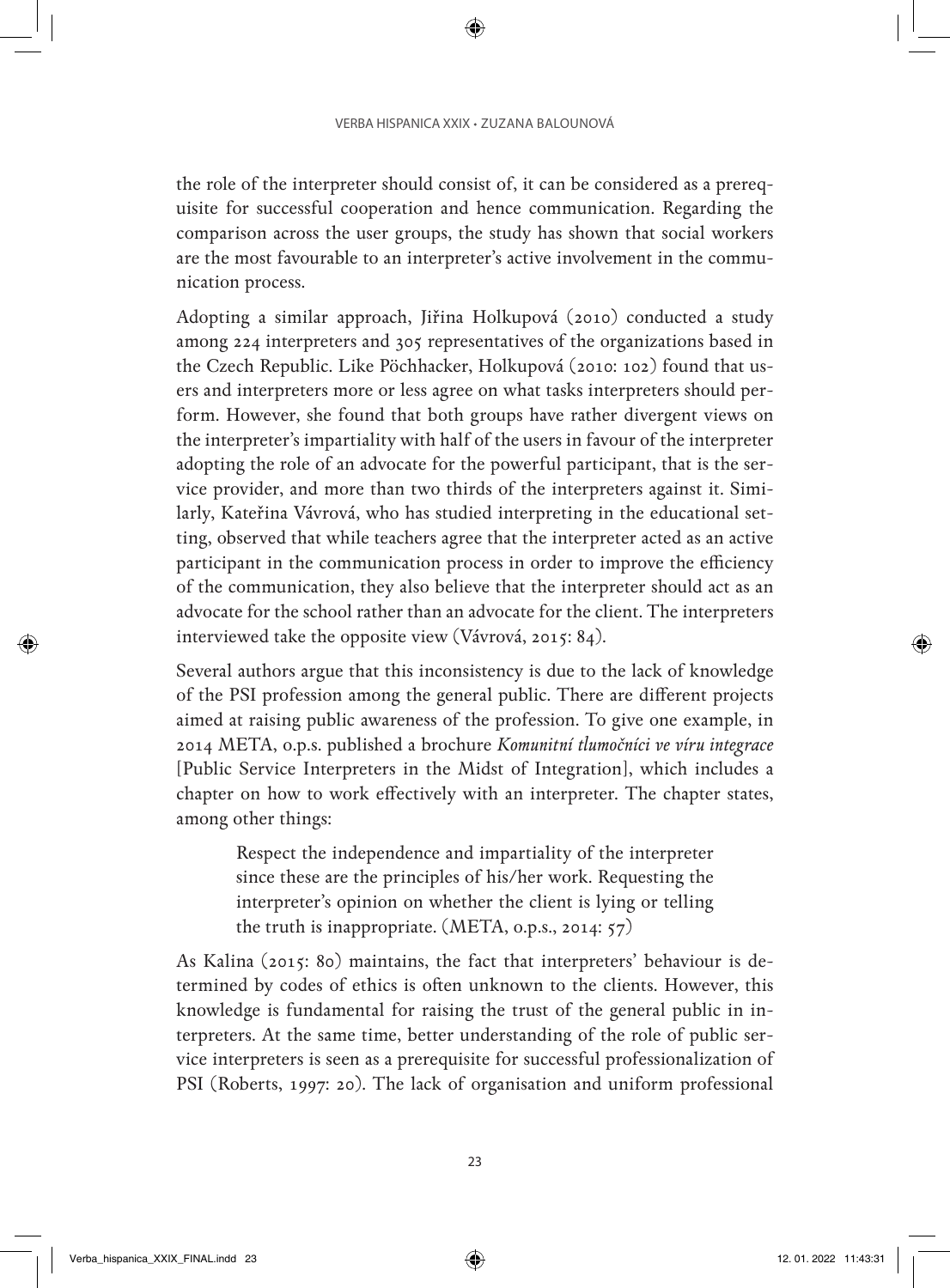accreditation in many countries and incorrect understanding of the role of public service interpreters often result in poor remuneration and little recognition of the profession (D'Hayer, 2012: 239), forcing many qualified interpreters to either leave the profession or to stop training further, which in turn hinders the professionalization of PSI. In order to break this cycle, society must come to terms with the fact that PSI should be performed by highly qualified interpreters, who should be paid for their services accordingly. If all members of society understand each other, the benefit to society will far outweigh these costs (Kalina, 2015: 81).

# **6 Conclusion**

The issues of neutrality in PSI, the role of public service interpreters, and PSI users' expectations are interlinked and inseparable and have been addressed by researchers over the last thirty years. Nowadays, it is widely accepted that public service interpreters should interpret accurately and, even though it may be difficult at times, they should maintain a neutral and impartial stance towards all communication parties. Nevertheless, it has also been acknowledged by many that interpreters may alter their behaviour slightly in accordance with the setting in which they interpret and with regard to the possible consequences such behaviour may entail.

Though most of the authors agree on what role(s) public service interpreters should adopt, there is a discrepancy between the theory and the practice, and, as described in the present article, users' expectations are often contradictory to the views generally accepted by researchers and by interpreters. All this shows that PSI merits special attention from the academic community, the general public, and, above all, national and international institutions, which should ensure that well-trained and qualified public service interpreters enjoy professional recognition, support, and remuneration befitting of the important role they play in society.

# **References**

Abarca, N., Allen, K. (2019): «Education Interpreting 101: It's a Lot Harder than It Looks». *The ATA Chronicle*, 8 March 2019. https://www.atanet. org/educators-trainers/educational-interpreting-101-its-a-lot-harderthan-it-looks/#sthash.AXCD8mHf.tq31Uu8u.dpbs (04-06-2021).

Angelelli, C. V. (2004): *Revisiting the Interpreter's Role*. Amsterdam: John Benjamins.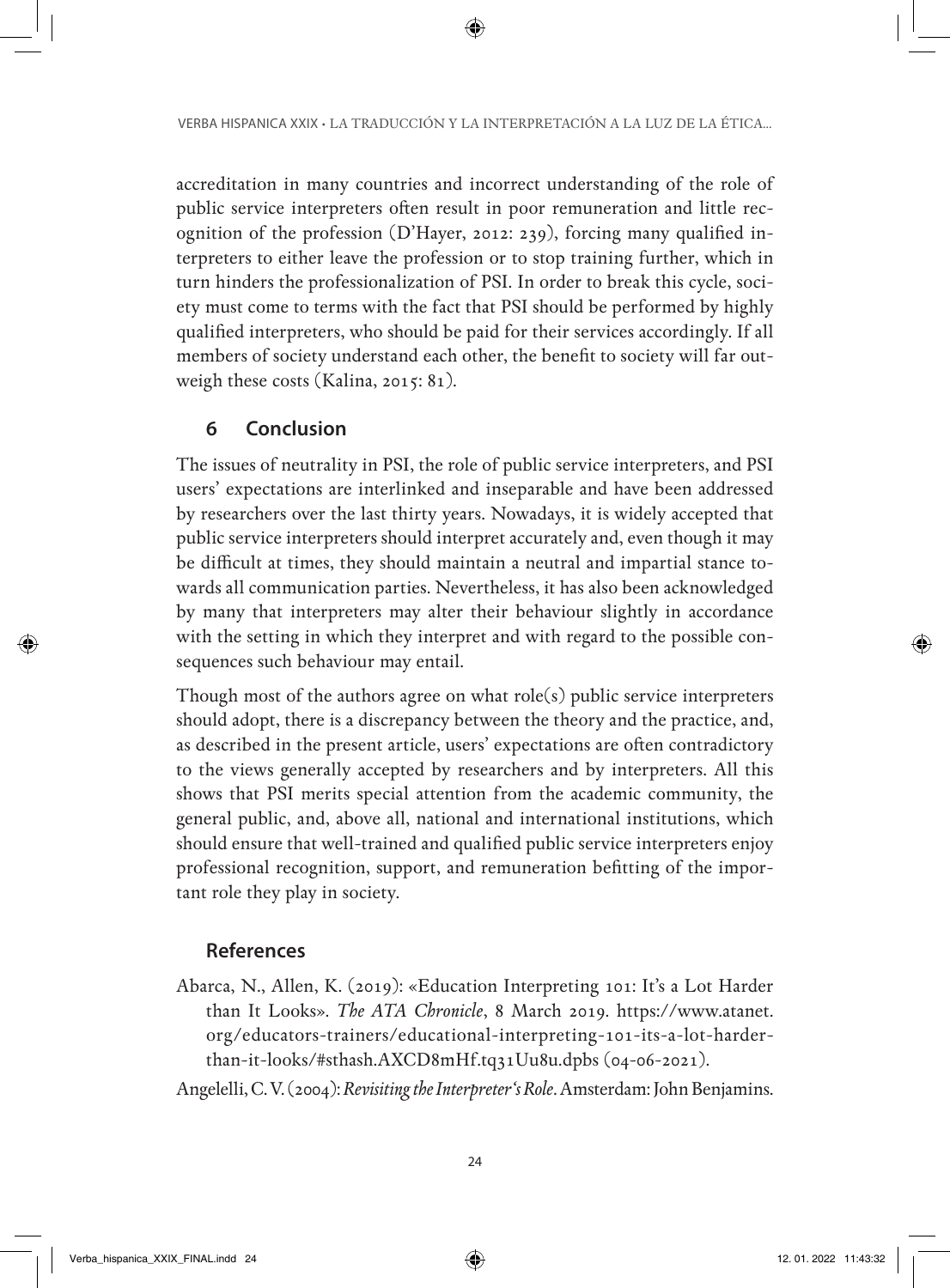- Balogh, K., Salaets, H. (2019): «Interpreter-mediated Questioning of Minors (ImQM): The Voice of Children and Their Rapport with Interpreters». *Revista de Llengua i Dret / Journal of Language and Law*, 71, 27-44.
- Balogh, K., Salaets, H. (eds.). (2015): *Children and Justice: Overcoming Language Barriers: Cooperation in interpreter-mediated questioning of minors*. Cambridge, Antwerp, Portland: Intersentia.
- Barsky, R. (1996): «The Interpreter as Intercultural Agent in Convention Refugee Hearings». *The Translator*, 2, 1, 45–63.
- California Healthcare Interpreters Association [CHIA]. (2002): *California Standards for Healthcare Interpreters*. [http://www.chiaonline.org/Resourc](http://www.chiaonline.org/Resources/Documents/CHIA%20Standards/standards_chia.pdf)[es/Documents/CHIA%20Standards/standards\\_chia.pdf](http://www.chiaonline.org/Resources/Documents/CHIA%20Standards/standards_chia.pdf) (01-02-2021).
- Collins Dictionary. (n.d.): «Neutrality». In: *Collins Online Dictionary*. [https://](https://www.collinsdictionary.com/dictionary/english/neutrality) [www.collinsdictionary.com/dictionary/english/neutrality](https://www.collinsdictionary.com/dictionary/english/neutrality) (04-06-2021).
- D'Hayer, D. (2012): «Public Service Interpreting and Translation: Moving Towards (Virtual) Community of Practice». *Meta*, 57, 1, 235-247.
- Diabová, A. (ed.). (2014): *Chápete člověče, co vám říkám?, aneb, Komunitní tlumočení u nás: (návod, jak se domluvím s uprchlíkem, pacientem, neslyšícím…)*. Praha: Jednota tlumočníků a překladatelů.
- Eraslan Gercek, S. (2008): «Cultural Mediator or Scrupulous Translator? Revisiting Role, Context and Culture in Consecutive Conference Interpreting». In: Pieter Boulogne (ed.), *Translation and Its Others. Selected Papers of the CE-TRA Research Seminar in Translation Studies 2007*. [https://www.arts.kuleu](https://www.arts.kuleuven.be/cetra/papers/files/eraslan-gercek.pdf)[ven.be/cetra/papers/files/eraslan-gercek.pdf](https://www.arts.kuleuven.be/cetra/papers/files/eraslan-gercek.pdf) (15-03-2021).
- Garber, N. (2000): «Community Interpretation: A Personal View». In: Roda P. Roberts, Silvana E. Carr, Diana Abraham, Aideen Dufour (eds.), *The Ciritical Link 2: Interpreters in the Community*. Amsterdam: John Benjamins, 9-20.
- García-Beyaert, S., Bancroft, M. A., Allen, K., Carriero-Contreras, G., Socarrás-Estrada, D. (eds.). (2015): *Ethics and Standards for The Community Interpreter®: An International Training Tool.* Barcelona: Universitat Autònoma de Barcelona.
- Hale, S. (2008): «Controversies over the Role of the Court Interpreter». In: Carmen Valero Garcés, Anne Martin (eds.), *Crossing Borders in Community Interpreting: Definitions and Dilemmas*. Amsterdam: John Benjamins, 99-121.
- Holkupová, J. (2010): *Role komunitního tlumočníka z hlediska očekávání účastníků tlumočnické komunikační situace* (Master's Thesis). Praha: Filozofická fakulta Univerzity Karlovy. [https://dspace.cuni.cz/bitstream/handle/](https://dspace.cuni.cz/bitstream/handle/20.500.11956/26280/DPTX_2009_1_11210_ASZK10001_128421_0_82469.pdf?sequence=1&isAllowed=y)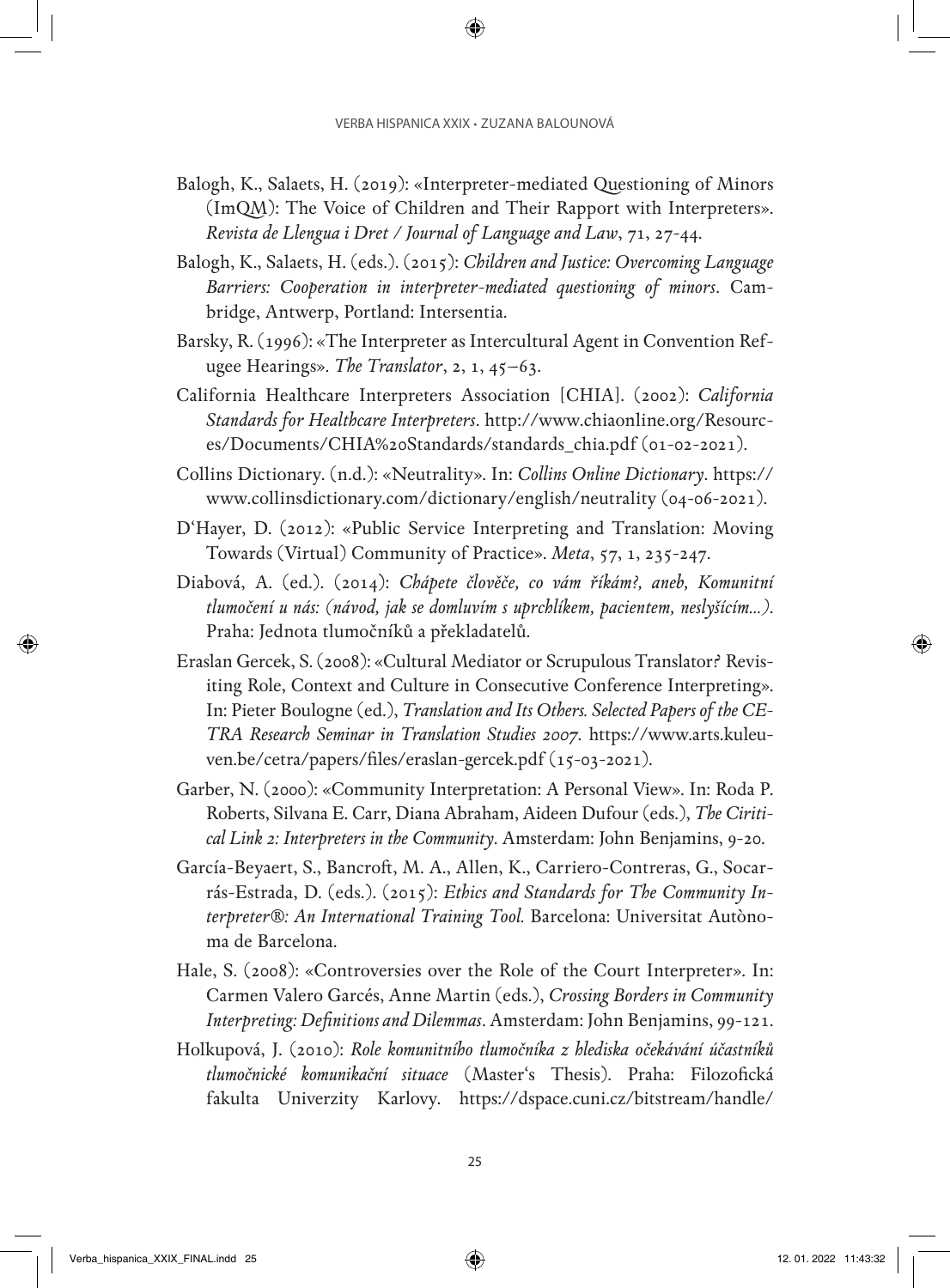[20.500.11956/26280/DPTX\\_2009\\_1\\_11210\\_ASZK10001\\_128421\\_0\\_82469.](https://dspace.cuni.cz/bitstream/handle/20.500.11956/26280/DPTX_2009_1_11210_ASZK10001_128421_0_82469.pdf?sequence=1&isAllowed=y) [pdf?sequence=1&isAllowed=y](https://dspace.cuni.cz/bitstream/handle/20.500.11956/26280/DPTX_2009_1_11210_ASZK10001_128421_0_82469.pdf?sequence=1&isAllowed=y) (21-02-2021).

- Kalina, S. (2015): «Ethical Challenges in Different Interpreting Settings». *MonTI*, Special Issue 2, 63-86.
- Laster, K., Taylor, V. (1994): *Interpreters and the Legal System*. Sydney: The Federation Press.
- Macmillan Dictionary. (n.d.): «Neutrality». In: *Macmillan Dictionary*. [https://](https://www.macmillandictionary.com/dictionary/british/neutrality) [www.macmillandictionary.com/dictionary/british/neutrality](https://www.macmillandictionary.com/dictionary/british/neutrality) (04-06-2021).
- Merriam-Webster. (n.d.): «Neutrality». In: *Merriam-Webster*. [https://www.](https://www.merriam-webster.com/dictionary/neutrality) [merriam-webster.com/dictionary/neutrality](https://www.merriam-webster.com/dictionary/neutrality) (04-06-2021).
- META, o.p.s. (n.d.): *Etický kodex komunitního tlumočníka*. [https://www.meta](https://www.meta-ops.cz/sites/default/files/eticky_kodex_kt_1.pdf)[ops.cz/sites/default/files/eticky\\_kodex\\_kt\\_1.pdf](https://www.meta-ops.cz/sites/default/files/eticky_kodex_kt_1.pdf) (01-02-2021).
- META, o.p.s. (2014): *Komunitní tlumočníci ve víru integrace*. Praha: META, o.p.s.. [https://meta-ops.eu/wp-content/uploads/2019/12/meta\\_komunitni\\_](https://meta-ops.eu/wp-content/uploads/2019/12/meta_komunitni_tlumocnici_ve_viru_integrace.pdf) [tlumocnici\\_ve\\_viru\\_integrace.pdf](https://meta-ops.eu/wp-content/uploads/2019/12/meta_komunitni_tlumocnici_ve_viru_integrace.pdf) (20-02-2021).
- Moody, B. (2011): «What is a Faithful Interpretation?». *Journal of Interpretation*, 21, 1, 36-51.
- Pöchhacker, F. (2000): «The Community Interpreter's Task: Self Perception and Provider Views». In: Roda P. Roberts, Silvana E. Carr, Diana Abraham, Aideen Dufour (eds.), *The Ciritical Link 2: Interpreters in the Community*. Amsterdam: John Benjamins, 49-65.
- Pöllabauer, S. (2004): «Interpreting in Asylum Hearings». *Interpreting*, 6, 2, 143-180.
- Prunč, E., Setton, R. (2015): «Neutrality». In: Franz Pöchhacker (ed.), *Routledge Encyclopedia of Interpreting Studies*. New York: Routledge, 273-276.
- Roberts, R. P. (1997): «Community Interpreting Today and Tomorrow». In: Roda P. Roberts, Silvana E. Carr, Diana Abraham, Aideen Dufour (eds.), *The Critical Link: Interpreters in the Community*. Amsterdam: John Benjamins, 7-25.
- Runcieman, A. J. (2020): «Community Interpreting and the Covid-19 crisis: Present relevancy and future directions». *Tilburg Papers in Culture Studies*, 242. [https://www.tilburguniversity.edu/sites/default/files/download/](https://www.tilburguniversity.edu/sites/default/files/download/TPCS_242-Runcieman.pdf) [TPCS\\_242-Runcieman.pdf](https://www.tilburguniversity.edu/sites/default/files/download/TPCS_242-Runcieman.pdf) (01-03-2021).
- Şener, O., Kincal, Ş. (2019): «Role and Ethics in Healthcare Interpreting in Turkey». *Journal of Translation Studies*, 27, 201-219.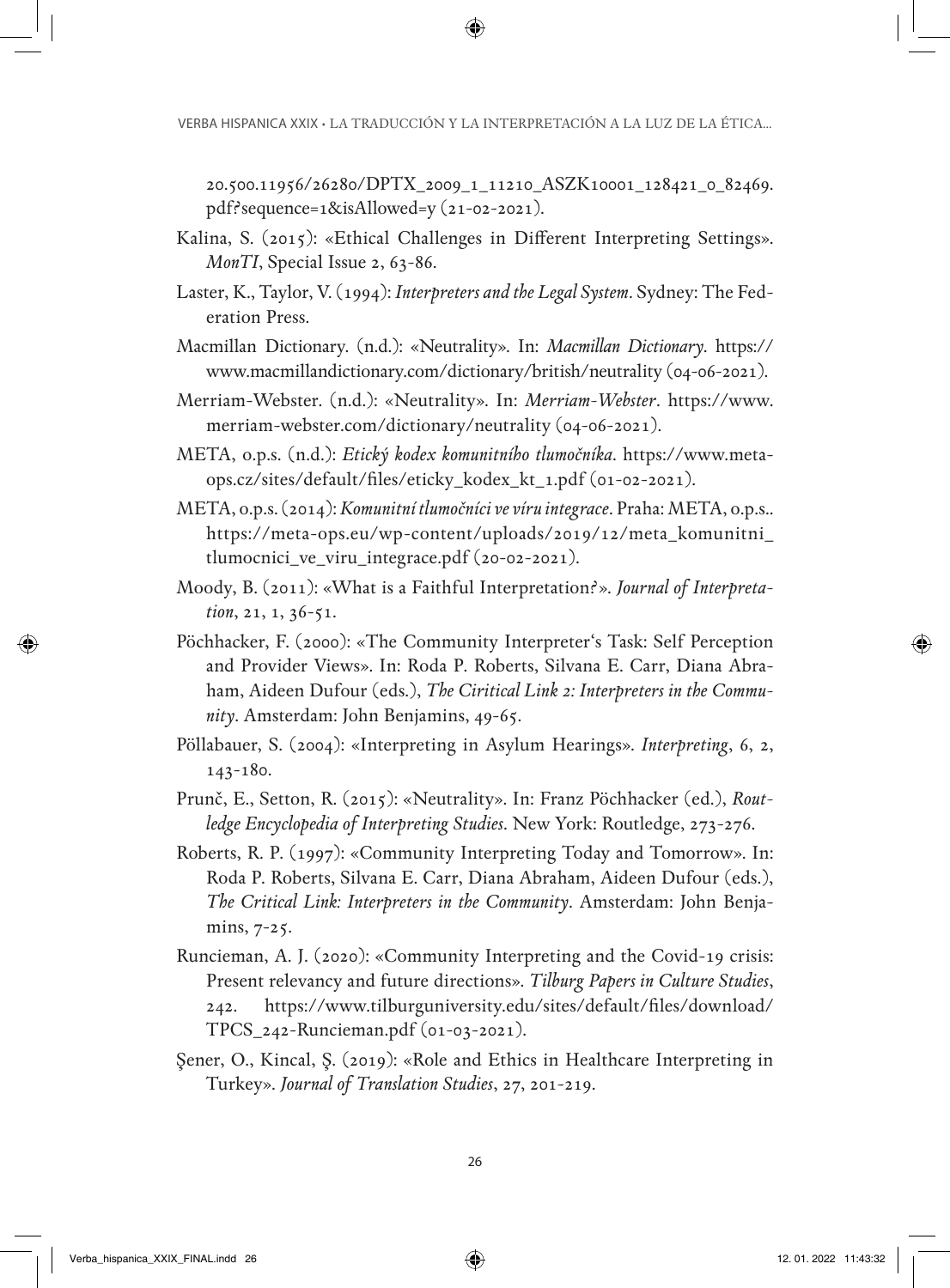- Snellman, P. (2016): «Constraints on and Dimensions of Military Interpreter Neutrality». *Linguistica Antverpiensia, New Series: Themes in Translation Studies*, 15, 260-281.
- Sváková, Z. (2011): *Impacto psicológico y emocional en los intérpretes y traductores en los servicios públicos* (Master's Thesis). Madrid: Universidad Alcalá.
- The National Council on Interpreting in Health Care [NCIHC]. (2004): *A National Code of Ethics for Interpreters in Health Care*. [https://www.ncihc.](https://www.ncihc.org/assets/documents/publications/NCIHC%20National%20Code%20of%20Ethics.pdf) [org/assets/documents/publications/NCIHC%20National%20Code%20](https://www.ncihc.org/assets/documents/publications/NCIHC%20National%20Code%20of%20Ethics.pdf) [of%20Ethics.pdf](https://www.ncihc.org/assets/documents/publications/NCIHC%20National%20Code%20of%20Ethics.pdf) (01-02-2021).
- Valero Garcés, C. (2003): *Traducción e interpretación en los servicios públicos: contextualización, actualidad y futuro*. Granada: Comares.
- Valero Garcés, C. (2015): «The impact of emotional and psychological factors on public service interpreters: Preliminary studies». *Translation & Interpreting*, 7, 3, 90-102.
- Vávrová, K. (2015): *Komunitní tlumočení a jazykové zprostředkování na základních školách v Praze (případová studie)* (Master's Thesis). Praha: Filozofická fakulta Univerzity Karlovy. [https://dspace.cuni.cz/bitstream/han](https://dspace.cuni.cz/bitstream/handle/20.500.11956/78376/DPTX_2011_1_11210_0_343314_0_119926.pdf?sequence=1&isAllowed=y)[dle/20.500.11956/78376/DPTX\\_2011\\_1\\_11210\\_0\\_343314\\_0\\_119926.](https://dspace.cuni.cz/bitstream/handle/20.500.11956/78376/DPTX_2011_1_11210_0_343314_0_119926.pdf?sequence=1&isAllowed=y) [pdf?sequence=1&isAllowed=y](https://dspace.cuni.cz/bitstream/handle/20.500.11956/78376/DPTX_2011_1_11210_0_343314_0_119926.pdf?sequence=1&isAllowed=y) (21-02-2021).
- Wadensjö, C. (1998): *Interpreting as Interaction*. New York: Longman.
- Wadensjö, C. (2004): «Dialogue interpreting: A monologising practice in a dialogically organised world». *Target*, 16, 1. Amsterdam: John Benjamins, 105-124.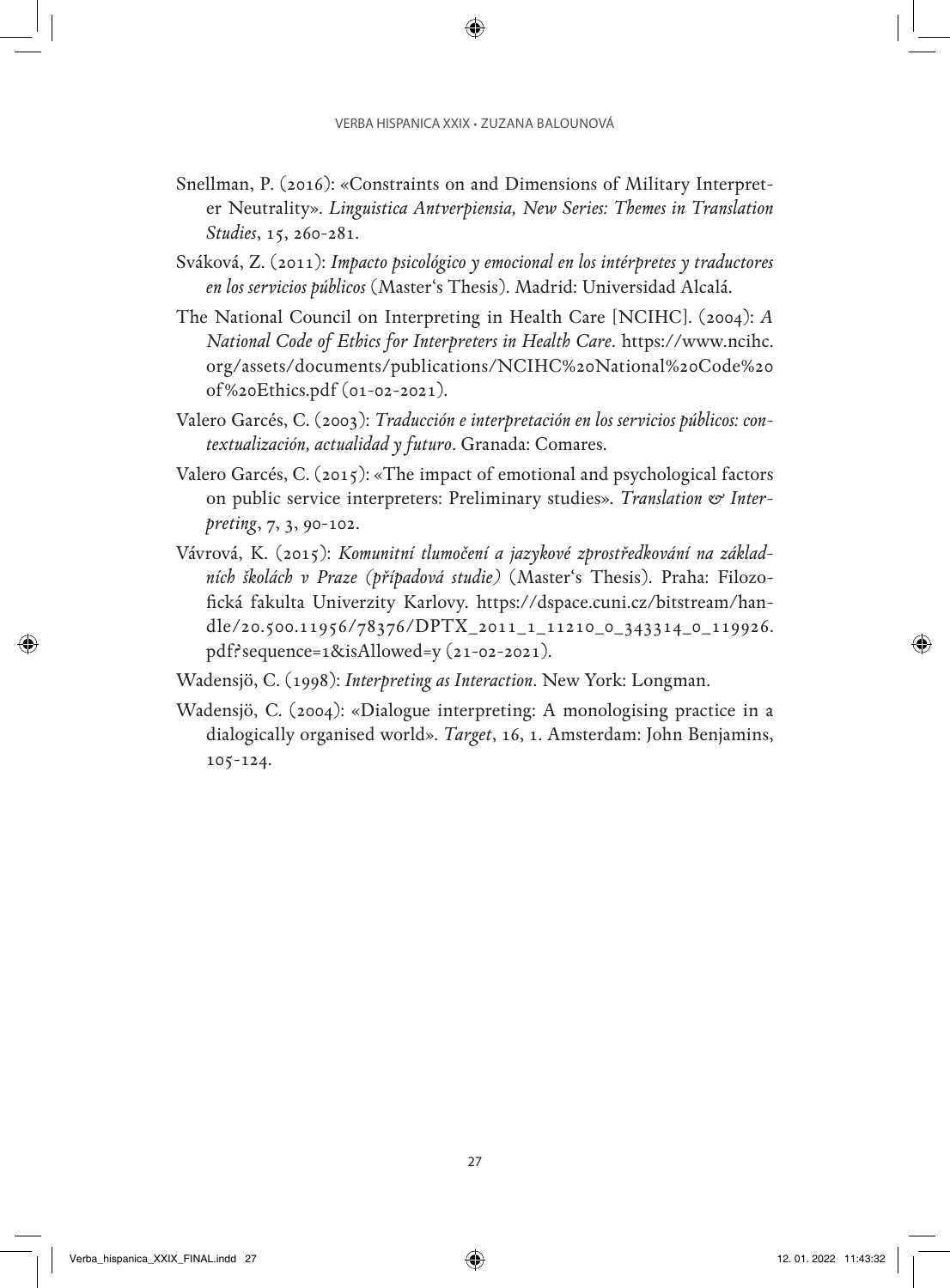#### **Neutralidad en la interpretación en el servicio público. Repensar el papel de los intérpretes en servicios públicos**

**Palabras clave**: interpretación en servicios públicos, interpretación social, neutralidad, imparcialidad, códigos de ética

En el mundo de hoy, los intérpretes en servicios públicos son quienes realizan la mayoría de las interpretaciones. No obstante, existe una gran confusión respecto a la interpretación en servicios públicos (ISP), sobre todo respecto a la neutralidad en ISP y la función del intérprete. Mientras los códigos de ética sostienen que los intérpretes deben llevar a cabo su labor con toda neutralidad e imparcialidad, los usuarios de ISP tienden a ver al intérprete como su defensor, por lo que es difícil para el intérprete mantenerse neutral. En realidad, estudios anteriores han mostrado que mantener una posición neutra representa uno de los retos más importantes para los intérpretes en los servicios públicos. El presente artículo examina los estudios sobre la función del intérprete en los servicios públicos, desde los primeros trabajos acerca del tema (p. ej. Roberts, 1997; Wadensjö, 1998; Pöchhacker, 2000), pasando por otros más recientes (p. ej. Hale, 2008; Kalina, 2015; Valero Garcés, 2015), hasta los más actuales (p. ej. Balogh & Salaets, 2019; Şener & Kincal, 2019; Runcieman, 2020). Utilizando ejemplos específicos, se analizan algunos de los códigos de ética y directrices profesionales. Los autores coinciden en que muchos de ellos son insuficientes y deben reconsiderarse. A lo largo del texto se abordan las diferencias en los ámbitos donde se realiza ISP (p. ej. el ámbito sanitiario, educativo, social).

### **Nevtralnost pri tolmačenju v javnih službah. Premislek o vlogi tolmačev v javnih službah**

**Ključne besede**: tolmačenje v javnih službah, tolmačenje za skupnost, nevtralnost, nepristranskost, etični kodeksi

Kljub temu, da v sedanjem svetu največji delež tolmačenja opravijo prav tolmači v javnih službah (TJS), tovrstno tolmačenje povzroča veliko nejasnosti, predvsem kar zadeva vlogo tolmača in njegovo nevtralnost. Etični kodeksi določajo, da morajo tolmači svoje delo opravljati nevtralno in nepristransko, vendar pa imajo uporabniki TJS tolmača velikokrat za zagovornika, kar mu otežuje zagotavljanje nevtralnosti. Pretekle študije so pokazale, da je ohranjanje nevtralnosti eden največjih izzivov tolmačev v javnih službah. Pričujoči